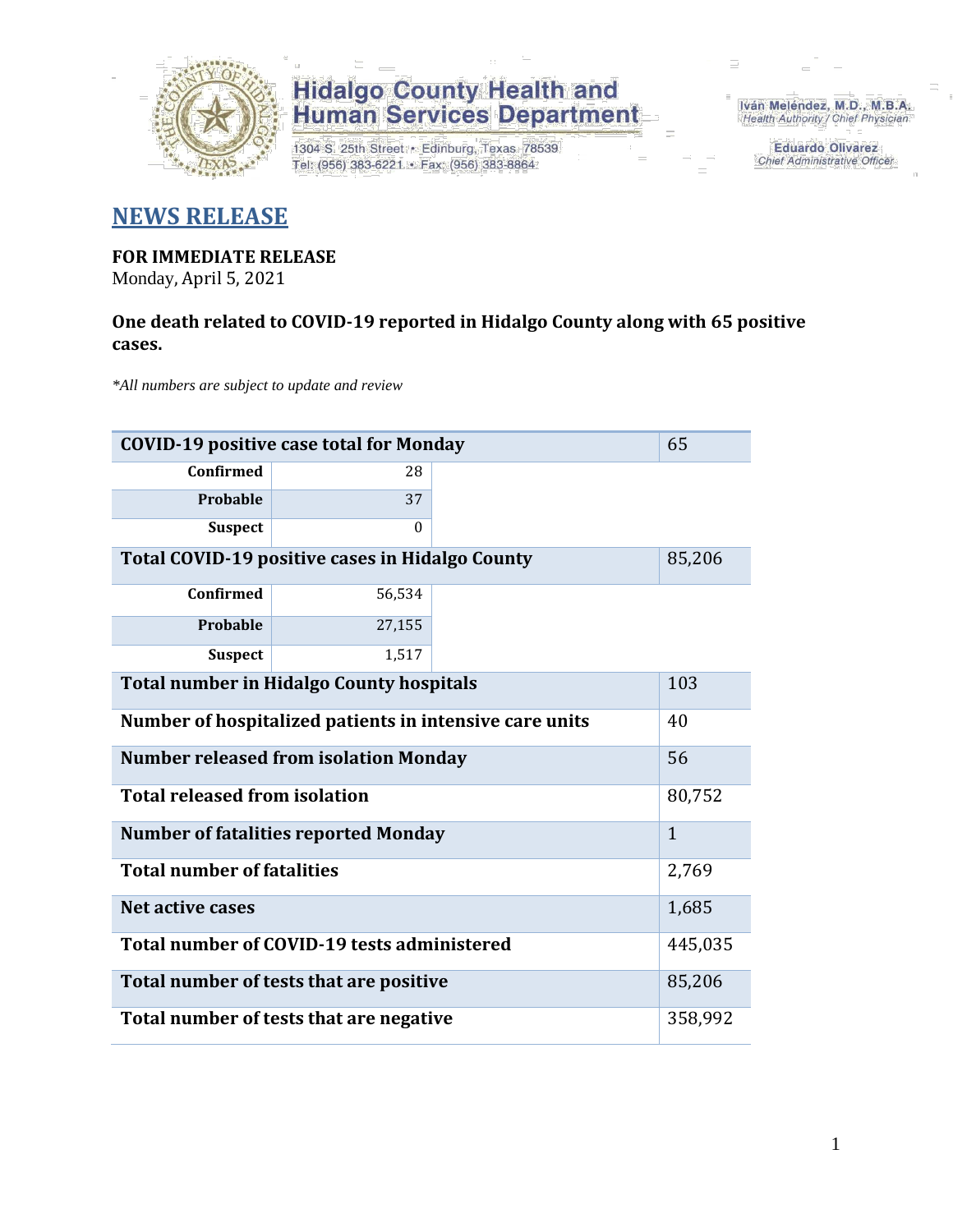

### **Hidalgo County Health and Human Services Department**

1304 S. 25th Street · Edinburg, Texas 78539 Tel: (956) 383-6221 · Fax: (956) 383-8864

Iván Meléndez, M.D., M.B.A. Health Authority / Chief Physician

> **Eduardo Olivarez Chief Administrative Officer**

*Hidalgo County uses the case status definition provided by the Texas Department of State Health Service's 2020 Epi Case Criteria Guide revised November 2020.*

- *1. Confirmed: A person who has tested positive through a molecular or PCR (oral or nasal swabs) test that looks for the presence of the virus's genetic material.*
- *2. Probable: A person who meets presumptive laboratory evidence through detection of COVID-19 by antigen test in a respiratory specimen.*
- *3. Suspect: A person who meets supported laboratory evidence through detection of specific antibodies in serum, plasma, whole body, and no prior history of being confirmed or probable case.*

*For more information of case status definition for COVID-19, please refer to:*

[https://www.dshs.state.tx.us/IDCU/investigation/epi-case-criteria-guide/2020-Epi-Case-Criteria-](https://www.dshs.state.tx.us/IDCU/investigation/epi-case-criteria-guide/2020-Epi-Case-Criteria-Guide.pdf)[Guide.pdf](https://www.dshs.state.tx.us/IDCU/investigation/epi-case-criteria-guide/2020-Epi-Case-Criteria-Guide.pdf)

The deaths include:

|  |                                    | Age Gender | <b>City</b> |  |  |
|--|------------------------------------|------------|-------------|--|--|
|  | $1 \overline{\smash{\big)}\,}$ 50s | Male       | Undisclosed |  |  |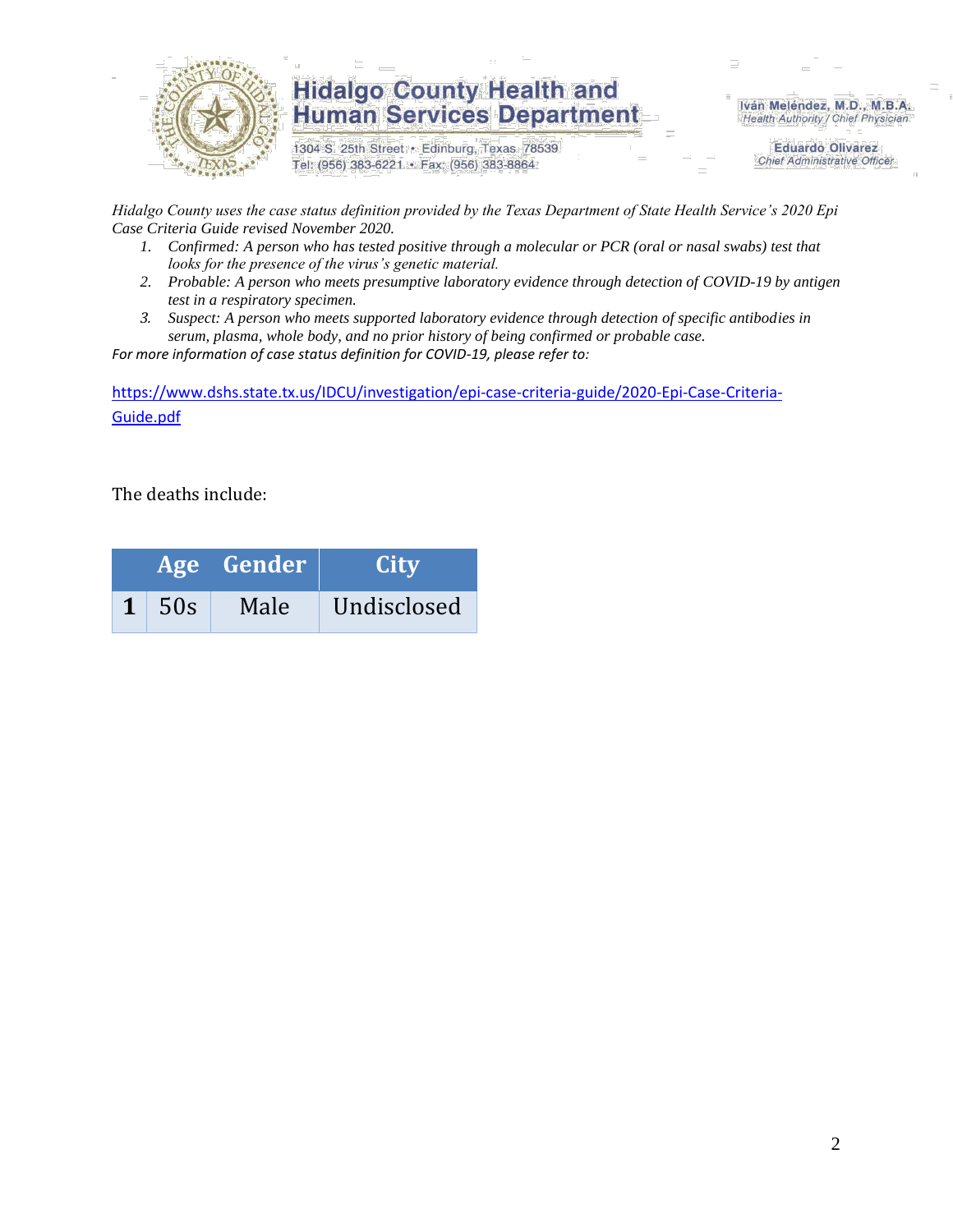

## **Hidalgo County Health and<br>Human Services Department**

1304 S. 25th Street · Edinburg, Texas 78539 Tel: (956) 383-6221 · Fax: (956) 383-8864

Iván Meléndez, M.D., M.B.A.<br>Health Authority / Chief Physician

**Eduardo Olivarez** Chief Administrative Officer

#### Monday, April 5, 2021 positive cases include:

|                         | Age      | Gender         | City     |                 | Age              | Gender         | <b>City</b> |
|-------------------------|----------|----------------|----------|-----------------|------------------|----------------|-------------|
|                         | Range    |                |          |                 | Range            |                |             |
| $\mathbf{1}$            | $0-19$   | M              | Alamo    | 34              | 40s              | M              | McAllen     |
| $\overline{2}$          | $0-19$   | M              | Alamo    | 35              | 60s              | $\overline{F}$ | McAllen     |
| 3                       | 20s      | F              | Alamo    | 36              | $70+$            | M              | McAllen     |
| $\overline{\mathbf{4}}$ | 20s      | $\overline{F}$ | Alamo    | 37              | $0 - 19$         | F              | Mercedes    |
| 5                       | 20s      | $\overline{M}$ | Alamo    | 38              | 30s              | F              | Mercedes    |
| 6                       | 40s      | $\overline{F}$ | Alamo    | 39              | 50s              | ${\bf F}$      | Mercedes    |
| 7                       | 40s      | M              | Alamo    | 40              | $70+$            | M              | Mercedes    |
| 8                       | $0 - 19$ | $\overline{F}$ | Alton    | 41              | $0 - 19$         | ${\bf F}$      | Mission     |
| 9                       | 40s      | F              | Alton    | 42              | $0 - 19$         | M              | Mission     |
| 10                      | $0 - 19$ | ${\bf F}$      | Donna    | 43              | $0 - 19$         | ${\bf F}$      | Mission     |
| 11                      | $0 - 19$ | $\overline{F}$ | Edinburg | 44              | 30s              | M              | Mission     |
| 12                      | $0 - 19$ | M              | Edinburg | 45              | 40s              | ${\bf F}$      | Mission     |
| 13                      | 20s      | F              | Edinburg | 46              | $70+$            | F              | Mission     |
| 14                      | 20s      | M              | Edinburg | 47              | $0 - 19$         | M              | Pharr       |
| 15                      | 20s      | M              | Edinburg | 48              | $0 - 19$         | F              | Pharr       |
| 16                      | 30s      | $\overline{F}$ | Edinburg | 49              | $0 - 19$         | M              | Pharr       |
| 17                      | 30s      | M              | Edinburg | 50              | 20s              | F              | Pharr       |
| 18                      | 40s      | M              | Edinburg | 51              | 30s              | M              | Pharr       |
| 19                      | 40s      | $\overline{F}$ | Edinburg | $\overline{52}$ | $\overline{20s}$ | $\mathbf M$    | San Juan    |
| 20                      | 40s      | M              | Edinburg | 53              | 20s              | F              | San Juan    |
| 21                      | 40s      | $\overline{F}$ | Edinburg | 54              | 20s              | F              | Undisclosed |
| 22                      | 50s      | $\overline{F}$ | Edinburg | 55              | 20s              | ${\bf F}$      | Undisclosed |
| 23                      | 50s      | M              | Edinburg | 56              | 20s              | F              | Undisclosed |
| 24                      | 50s      | F              | Edinburg | 57              | 60s              | ${\bf F}$      | Undisclosed |
| 25                      | $70+$    | $\overline{F}$ | Edinburg | 58              | 60s              | M              | Undisclosed |
| 26                      | $70+$    | M              | Edinburg | 59              | $0 - 19$         | M              | Weslaco     |
| 27                      | $0 - 19$ | M              | McAllen  | 60              | $0 - 19$         | M              | Weslaco     |
| 28                      | $0 - 19$ | M              | McAllen  | 61              | $0 - 19$         | F              | Weslaco     |
| 29                      | 20s      | ${\bf F}$      | McAllen  | 62              | 20s              | M              | Weslaco     |
| 30                      | 20s      | M              | McAllen  | 63              | 30s              | ${\bf F}$      | Weslaco     |